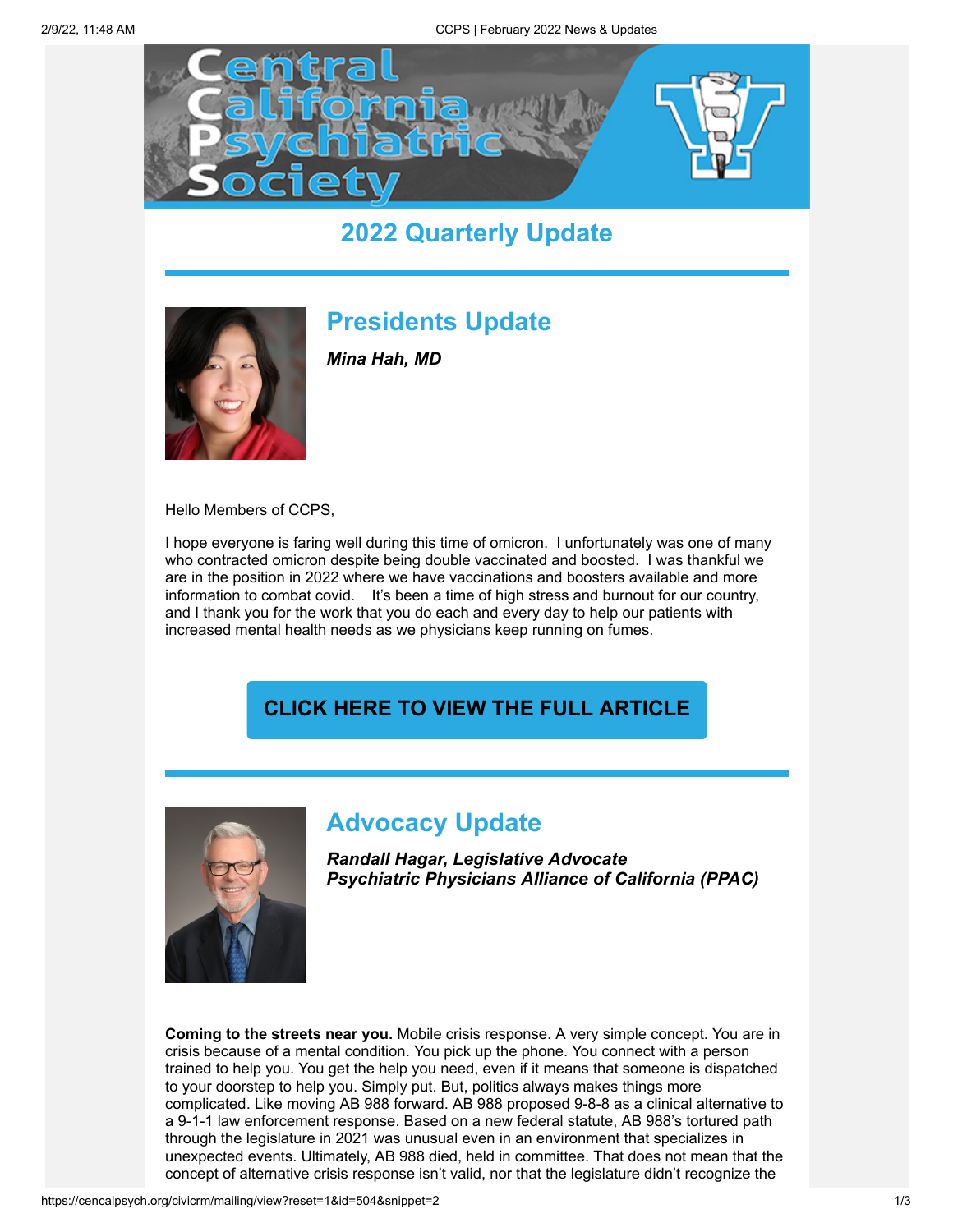need for ACR. And, while this project (AB 988) is dead, it doesn't mean that the work to establish an ACR doesn't go forward. Instead of a policy bill, the work continues within the state budget.A bit of historical perspective first. Psychiatric emergency mobile team response is a paradigm almost as old as the Lanterman Petris Short Act.

#### **[CLICK HERE TO VIEW THE FULL ARTICLE](https://cencalpsych.org/content/january-2022-advocacy-update-randall-hagar)**



### **Cultural Psychiatry Issues**

*Francis Lu, MD Kim Professor in Cultural Psychiatry, Emeritus, UC Davis*

I wanted to update CCPS members on resources on cultural psychiatry issues. Please contact me at francislumd@gmail.com if you have any questions or suggestions.

#### **[CLICK HERE TO VIEW THE FULL ARTICLE](https://cencalpsych.org/content/january-2022-cultural-psychiatry-issues-francis-lu-md-dlfapa)**



## **Kern Chapter Update**

*Angad Kahlon, MD Kern Chapter President*

Hi All,

Happy New Year! I hope everyone had a safe and enjoyable holiday season with family and friends.

As COVID-19 infections surge across the continent, it has never been more important to get vaccinated and boosted, to protect yourself, patients and loved ones. As of this writing, Kern County has about 52% of its residents fully vaccinated. At Kern Medical, we are encouraging and offering all of our patients the COVID-19 vaccine.